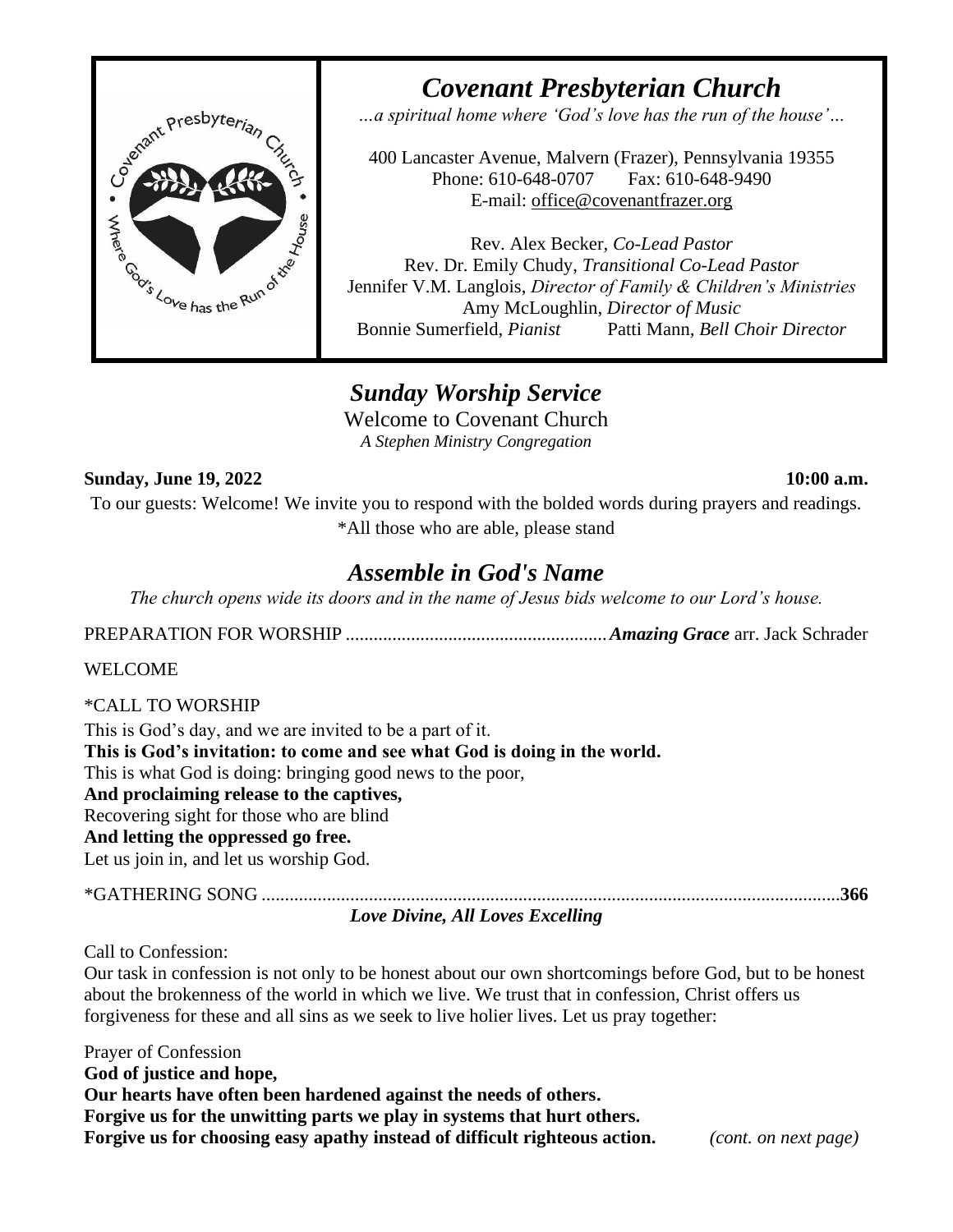**Forgive our confusion and lack of understanding that allow good intentions to lead to sinful outcomes. We confess our need of you, our desire to be forgiven, and our trust that your Holy Spirit offers hope and life to all, even and especially to us. Amen.**

Assurance of Pardon Hear the Good News of the Gospel: In Jesus Christ we are forgiven and freed from sin. In the power of the Holy Spirit, let us live into that hope! **Amen.**

THE PASSING OF THE PEACE

# *Proclaim God's Word*

*The God who speaks in Scripture addresses us now*

CHILDREN'S MESSAGE..............................................................................................**Rev. Alex Becker** *After the children's message, children ages 3 through grade 5 are invited to SermonTime StoryTime in the nursery (\*see note). Children are always welcome to remain in worship!* SCRIPTURE....................................................................................................................... **Exodus 1:15-21** SERMON.........................................................................................................................**Rev. Alex Becker** *Faces of our Faith: Shiphrah and Puah*

MUSIC FOR REFLECTION...........................................**Bonnie Sumerfield, piano & Sue Zlogar, flute** *My Shepherd Will Supply My Need* arr. B. Henkelmann

Confession of Faith:

*From the Belhar Confession*

**We believe in the triune God, Father, Son and Holy Spirit, who gathers, protects and cares for the church through Word and Spirit. This, God has done since the beginning of the world and will do to the end. We believe in one holy, universal Christian church, the communion of saints called from the entire human family.**

**We believe: That Christ's work of reconciliation is made manifest in the church as the community of believers who have been reconciled with God and with one another;** 

That true faith in Jesus Christ is the only condition for membership of this church.

**That God has entrusted the church with the message of reconciliation in and through Jesus Christ.**

That God's lifegiving Word and Spirit has conquered the powers of sin and death, and therefore also of irreconciliation and hatred, bitterness and enmity.

**That God has revealed himself as the one who wishes to bring about justice and true peace among people;** 

That God, in a world full of injustice and enmity, is in a special way the God of the destitute, the poor and the wronged.

We believe that, in obedience to Jesus Christ, its only head, the church is called to confess and to do all these things, even though the authorities and human laws might forbid them and punishment and suffering be the consequence.

**Jesus is Lord. To the one and only God, Father, Son and Holy Spirit, be the honor and the glory for ever and ever. Amen.**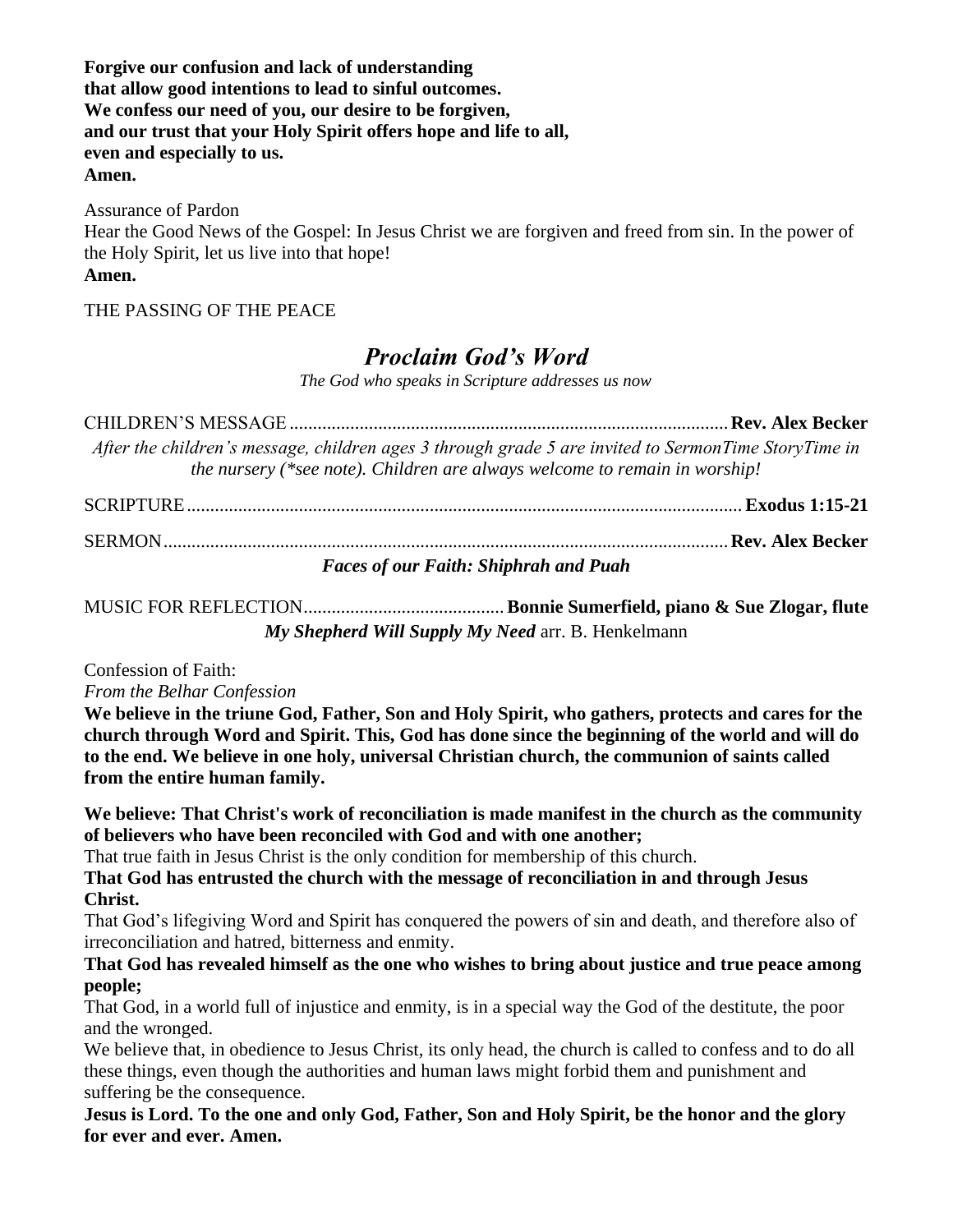### GRADUATION CELEBRATION AND THANK YOU

**The Recognition of High School Graduates**

Aidan Bagi **Ella Catteau** Ella Catteau **Matthew Paolella** 

**The Recognition of College Graduates**

Brittany Doherty Kristina English

Melissa Hedglin Andrew Kelly

Kristina Newman Wesley Reindel

#### PRAYERS OF THE PEOPLE AND THE LORD'S PRAYER

THE GIFTS OF THE PEOPLE................................................*Be Thou My Vision* arr. Joshua Evanovich *Offerings may also be given online at [www.covenantfrazer.org/give.](http://www.covenantfrazer.org/give)*

#### \*DOXOLOGY

*Praise God, from whom all blessings flow; praise him all creatures here below; praise him above, ye heavenly host; praise Father, Son, and Holy Ghost. Amen.*

#### \*BLESSING OF THE OFFERING

# *Go in God's Name*

*The Holy Spirit sends us forth to be instruments of God's peace: To do justice, to love kindness, to walk humbly with our God.*

SENDING HYMN...................................................................................................................................**772**

#### *Live Into Hope*

BENEDICTION

POSTLUDE.................................................................................................*Air with Variations* by Handel

*Today's Call to Worship was written by Beth Merrill Neel*

**Covenant's nursery** is located around the corner from the welcome desk in the lobby. A diaper changing table and child-sized restroom are available. Families are welcome to use that space during worship. The worship service is broadcast via livestream.

\* After the children's message, children ages 3 through grade 5 are invited to **SermonTime StoryTime**. Children will meet in the nursery with two adult volunteers for some conversation and a story. They will return to the sanctuary following the sermon. The nursery is located around the corner from the welcome desk. Please sign up to support a future SermonTime StoryTime at **tinyurl.com/CovSunHelpers.**

For activities for the pew, please visit the **children's worship table** in the Narthex, through the double doors at the back of the sanctuary. You may also wish to engage with worship via livestream in the gathering space where additional activities are set for children.

Our congregation's **Stephen Ministry** equips lay people to provide confidential, one-to-one Christian care to individuals in our congregation and community who are experiencing a challenging time in their life. If you would like to learn more about Stephen Ministry, please contact any of our Stephen Ministers. Just look for the **blue** Stephen Ministry badges. If you are experiencing a challenging life event and can use a Christian partner, please contact Rev. Alex Becker [\(abecker@covenantfrazer.org\)](mailto:abecker@covenantfrazer.org) at the church.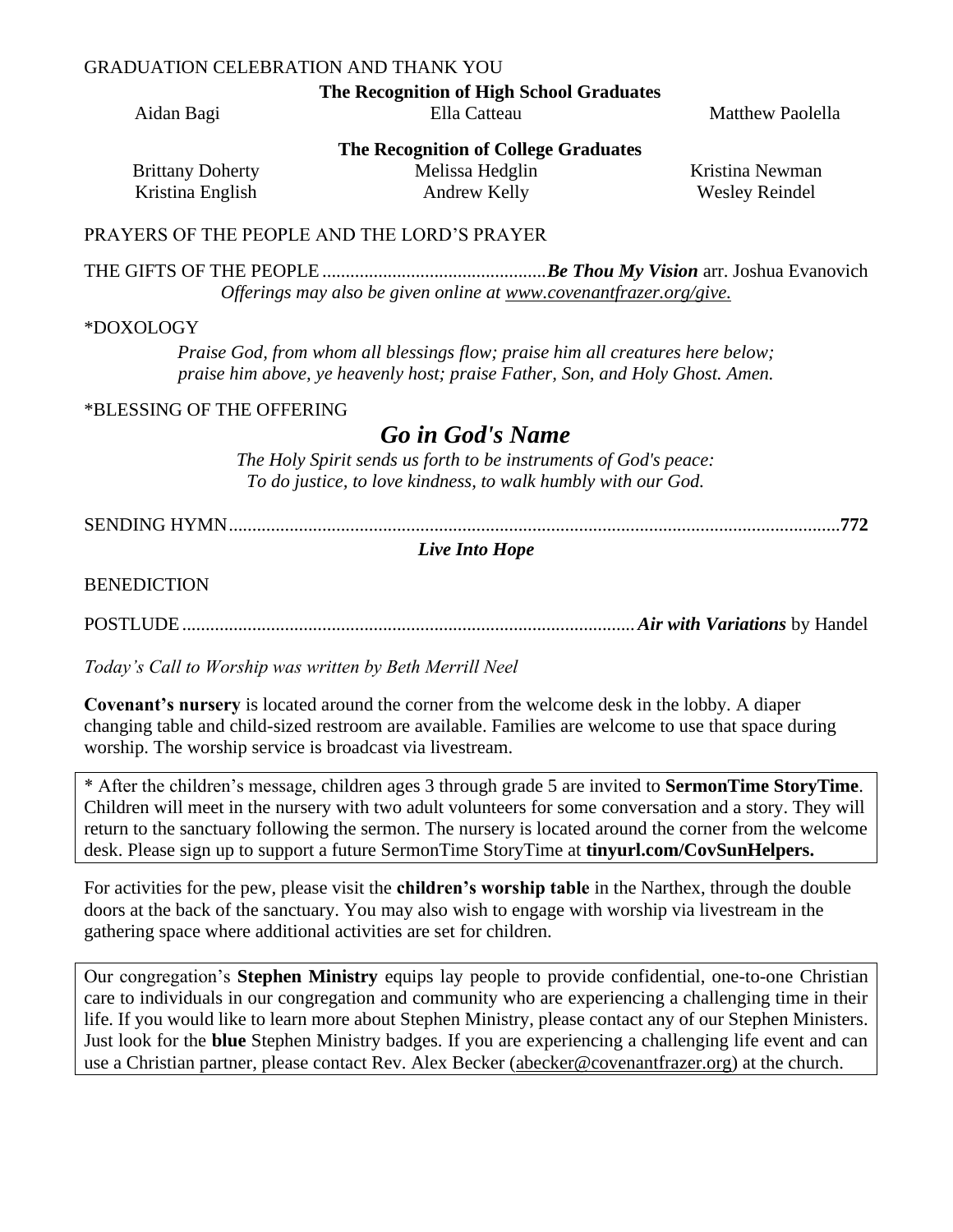We need some additional support for our Vacation Bible School Program, this coming week, June 20- 24, and June 26.

- Any weekday, June 20-24, 10:45-11:15 (storytime with preschool and kindergarten)
- Sunday, June 26, 10:30-11:30 (set up, serve, and clean up water ice Need 4 helpers.)
- Sunday, June 26, 11:15-12:30 (clean up decorations and supplies Need LOTS of helpers.)

Contact Jen Langlois at [jlanglois@covenantfrazer.org](mailto:jlanglois@covenantfrazer.org) if you can help or to find out more.

All the women of Covenant are invited to join **Presbyterian Women for lunch on Monday, June 20, 12:30** at the Longhorn Steakhouse in Exton. We would love for you to join us! Please let Mary Decker know if you will be there. Email [marydecker02@comcast.net, call 610 640-4796 or tell her in person.](mailto:marydecker02@comcast.net,%20call%20610%20640-4796%20or%20tell%20her%20in%20person.)

**This week, the pantry needs are soap, shampoo, conditioner & toothbrushes. These items will continue to be collected during VBS week.** Visit www.churchroadpantry.org to find out how to receive assistance from the pantry or how to give monetarily to the pantry. Please note that the Pantry no longer accepts clothing, bedding or household items due to limited space.

This summer we are offering SermonTime StoryTime during 10 a.m. worship. **Please sign up to help** at tinyurl.com/CovSunHelpers. We require volunteer support in order to offer this outreach to children. As of June 15, we need ONE helper for each of these dates: July 3, July 10 and July 17

**Broad Street Ministry** – If you would like to join a group going to help serve lunch to the poor and homeless of Philadelphia on **Thursday July 21st, 10:30 a.m. – 2 p.m.,** contact Barbara Rhinehart at 610-763-1079. A group from Covenant will go monthly on the **3rd Thursday of each month**. Broad Street Ministry is located on Broad Street across from the Kimmel Center. (3 blocks south of City Hall). Look for the new bulletin board in the office hallway and add your favorite book titles for summer reading! All ages!

**Be sure to stop by our Dr. Seuss bulletin board in the hallway near the bathrooms to add your summer reading suggestions!**

| This Week at Covenant!                   |                                              |  |  |
|------------------------------------------|----------------------------------------------|--|--|
| Sun. June 19 – Happy Father's Day! Happy | Thurs, June 23                               |  |  |
| <b>Graduation!</b>                       | $9$ a.m. $-$ VBS                             |  |  |
| <b>10 a.m.</b> – Worship Service         | Fri. June 24                                 |  |  |
| <b>Mon. June 20</b>                      | $6:30$ a.m. – Promise Keepers                |  |  |
| $9$ a.m. $-$ VBS                         | $9$ a.m. $-$ VBS                             |  |  |
| $6:30$ p.m. – Promise Keepers            | Sat. June 25                                 |  |  |
| Tue. June 21                             | $9$ a.m. – People's Pantry                   |  |  |
| $9$ a.m. $-$ VBS                         | Sun. June 26 – VBS Sunday!                   |  |  |
| <b>10 a.m.</b> $-$ Covenant Quilters     | <b>10 a.m.</b> – Worship Service followed by |  |  |
| Wed, June 22                             | Rita's water ice!                            |  |  |
| $9$ a.m. $-$ VBS                         | 1:30 p.m. – Softball vs. UCC Valley Forge    |  |  |
| $9$ a.m. $-$ People's Pantry             |                                              |  |  |

# Happy Birthday!

Connie Hershey – 6/21 Jon Bearde –  $6/23$ Kim Rambo – 6/29 *Call the church office for addresses.*